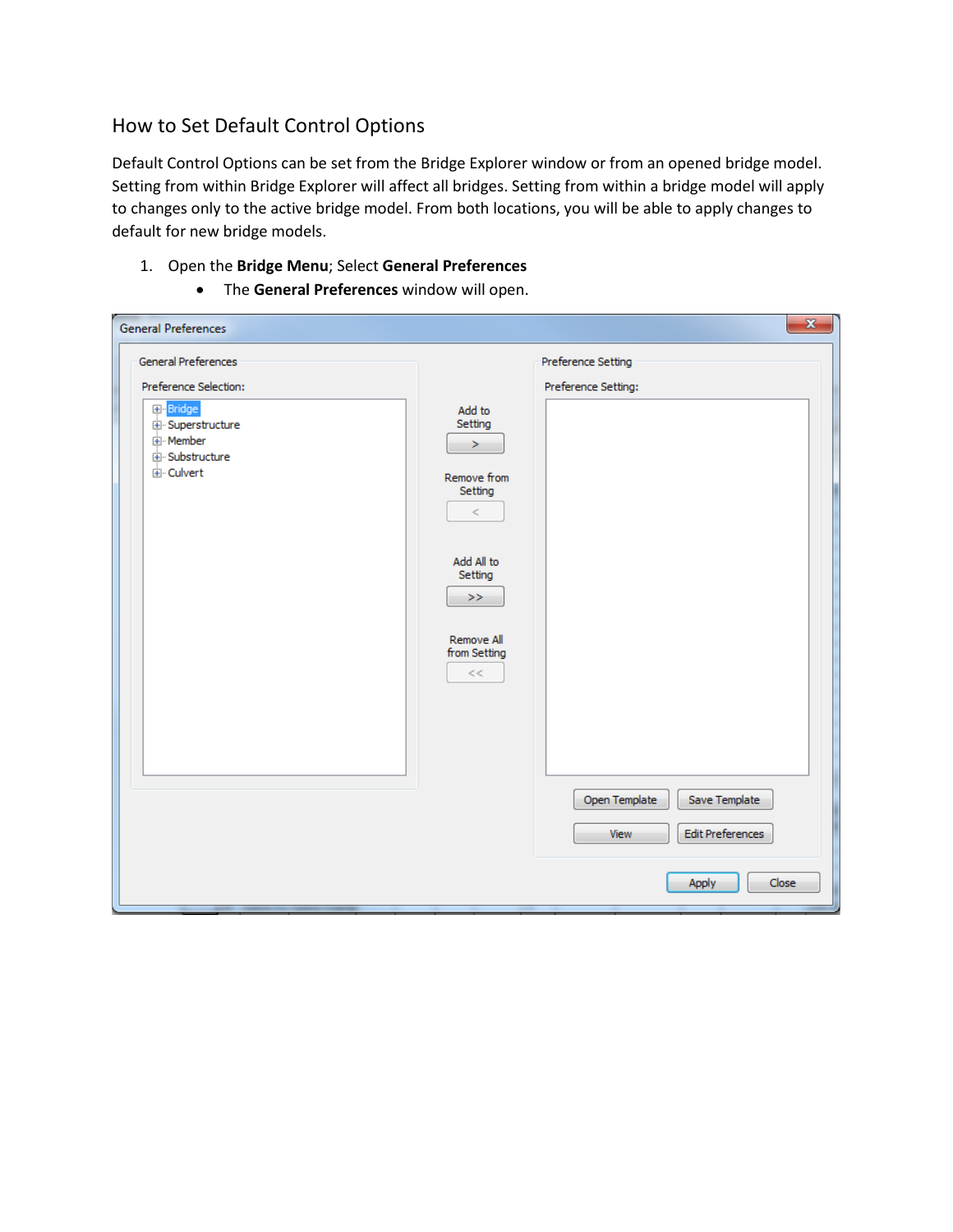- 2. In the **Preference Selection** column, expand the **Member** option and select the default setting you wish to change. Select **Add to Setting** to move it to the **Preference Setting** column.
	- In this example, we will select **Ignore permit load shear** and **Ignore design & legal load shear** for both prestressed and reinforced concrete. They are found in the **LRFR** heading under **Control Options – PS** and **Control Options - RC**.

| <b>General Preferences</b><br>Preference Selection:                                                                                                                                                                                                                                                                                                                                                                                                                                                                                                                                                                                                          |                                                                                                                          | Preference Setting<br>Preference Setting:                                                                                                                                                                                                         |
|--------------------------------------------------------------------------------------------------------------------------------------------------------------------------------------------------------------------------------------------------------------------------------------------------------------------------------------------------------------------------------------------------------------------------------------------------------------------------------------------------------------------------------------------------------------------------------------------------------------------------------------------------------------|--------------------------------------------------------------------------------------------------------------------------|---------------------------------------------------------------------------------------------------------------------------------------------------------------------------------------------------------------------------------------------------|
| E Control Options - Steel Girder<br>▲<br>白· Control Options - PS<br>国·ASD<br>国·LFD<br>E LRFD<br><b>□ LRFR</b><br>- Allow negative epsilon in general s<br>Consider deck reinf, dev, Length<br>Dist, Factor Application Method<br>"Ignore design and legal load shear<br>Ignore long, reinf. In rating<br>Ignore permit load shear<br>Ignore tensile rating in top of bear<br>Legal load tens concrete stress<br>Loss and Stress Calculations<br>Multi-span analysis<br>- Permit load tensile steel stress<br>- Points of Interest<br>"Shear Computation Method<br>i Splitting resistance article<br>□ Control Options - RC<br>国·ASD<br>$\epsilon$<br>m.<br>k | Add to<br>Setting<br>><br>Remove from<br>Setting<br>2<br>Add All to<br>Setting<br>>><br>Remove All<br>from Setting<br><< | ⊟ · Member<br>□ Control Options - PS<br><b>E-LRFR</b><br>Ignore permit load shear<br>i Ignore design and legal load shear<br>□ Control Options - RC<br>$\overline{\Box}$ LRFR<br>Ignore permit load shear<br>i Ignore design and legal load shear |
|                                                                                                                                                                                                                                                                                                                                                                                                                                                                                                                                                                                                                                                              |                                                                                                                          | Open Template<br>Save Template<br><b>Edit Preferences</b><br><b>View</b>                                                                                                                                                                          |
|                                                                                                                                                                                                                                                                                                                                                                                                                                                                                                                                                                                                                                                              |                                                                                                                          | Close<br><b>Apply</b>                                                                                                                                                                                                                             |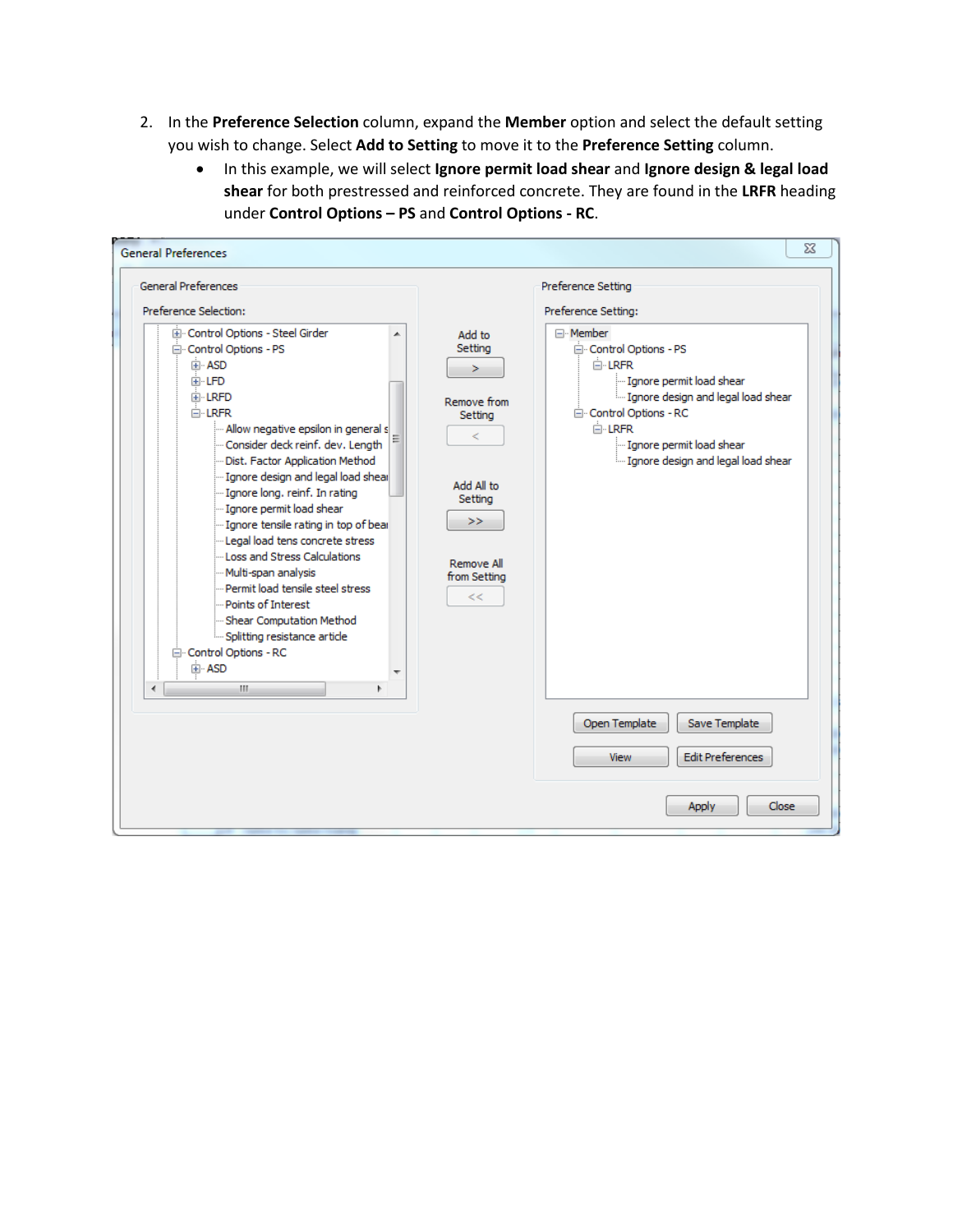- 3. Select **Edit Preferences** to change default settings.
	- The **Edit Preferences** window will open.

| <b>Edit Preferences</b>                                                                                                                                                                                                                                |                                   |                                   | 23     |
|--------------------------------------------------------------------------------------------------------------------------------------------------------------------------------------------------------------------------------------------------------|-----------------------------------|-----------------------------------|--------|
| ⊟ <sup>.</sup> Member<br>Control Options - PS<br>$\mathbb{H}$ LRFR<br>Ignore permit load shear<br>Im Ignore design and legal load shear<br>□ Control Options - RC<br><b>E-LRFR</b><br>- Ignore permit load shear<br>Ignore design and legal load shear | Label<br>Ignore permit load shear | Units<br>Value<br><b>N/A</b><br>Γ |        |
|                                                                                                                                                                                                                                                        |                                   | OK.                               | Cancel |

4. Uncheck the **Value** boxes for **Ignore permit load shear** and **Ignore design & legal load shear.**  Once you are finished, select **OK**. Then, select **Save Template**.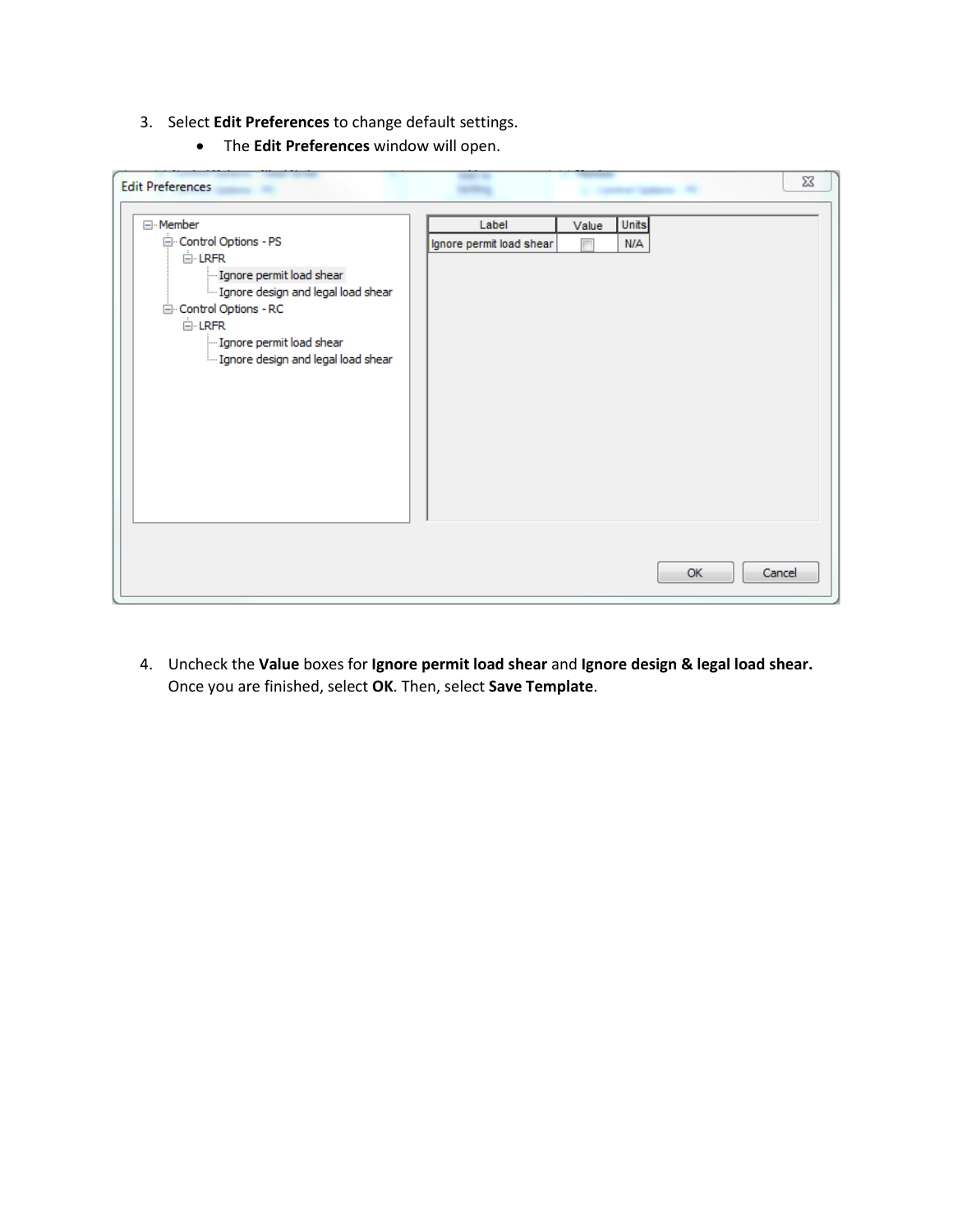5. Open the **Window** menu and select **Configuration Browser**, then open the **System Default** folder.

| System Defaults |                              |                 |                                                  |                |                       |           | $\Box$<br>$\qquad \qquad \Box$ | $\Sigma\!3$ |
|-----------------|------------------------------|-----------------|--------------------------------------------------|----------------|-----------------------|-----------|--------------------------------|-------------|
| General         | Bridge Workspace             | Control Options | Superstructure Analysis                          | Specifications | Substructure Analysis | Tolerance | Custom Agency Fields           |             |
|                 |                              |                 |                                                  |                |                       |           |                                |             |
|                 | Agency Name                  | AASHTO          |                                                  |                |                       |           |                                |             |
|                 | Multimedia Server Folder C:\ |                 |                                                  |                |                       |           |                                |             |
|                 | Default Preference Setting   | None            |                                                  |                | ▼                     |           |                                |             |
|                 |                              |                 | Include multimedia links in bridge export/import |                |                       |           |                                |             |
|                 |                              |                 |                                                  |                |                       |           |                                |             |
|                 |                              |                 |                                                  |                |                       |           |                                |             |
|                 |                              |                 |                                                  |                |                       |           |                                |             |
|                 |                              |                 |                                                  |                |                       |           |                                |             |
|                 |                              |                 |                                                  |                |                       |           |                                |             |
|                 |                              |                 |                                                  |                |                       |           | Save<br>Close                  |             |

• The **System Defaults** window will open.